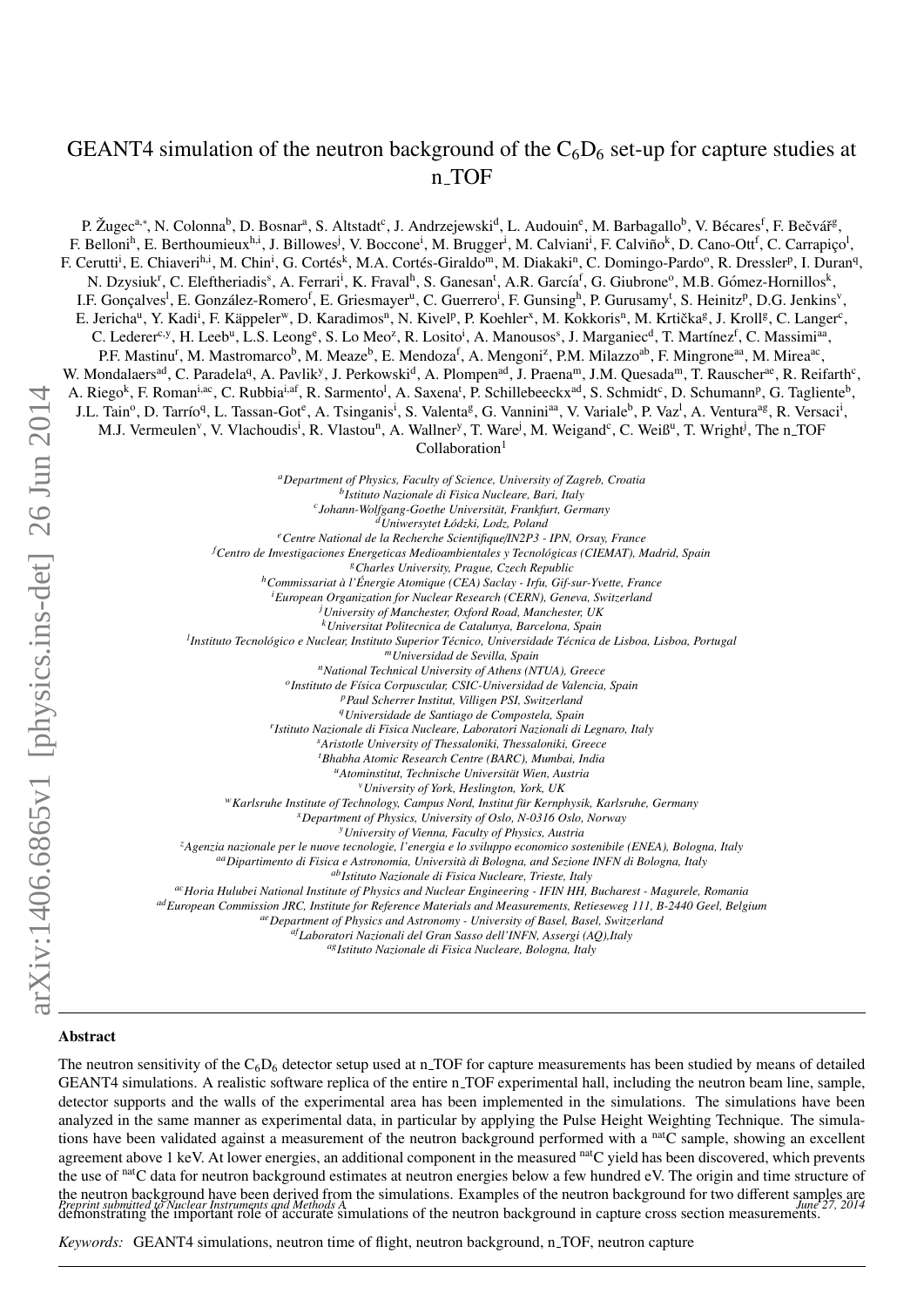#### 1. Introduction

Time-of-flight (TOF) measurements of neutron capture cross section rely on the detection of the prompt  $\gamma$ -rays emitted following the capture reaction. High-accuracy results require the minimization and precise determination of all possible sources of background. One of such components, the sample-related neutron background, originates from neutrons scattered by the sample, which are later captured or undergo inelastic reactions in the detectors or surrounding materials. The  $\gamma$ -rays produced in the process, if detected, give rise to a background event that can hardly be distinguished from a true capture reaction. Therefore, it is mandatory to minimize this background component by using detectors as insensitive to neutrons as possible. To this end, hydrogen-free detectors have been used for more than 40 years.  $C_6F_6$  scintillators were originally employed by Macklin and Gibbons [\[1\]](#page-11-0) in measurements of neutron capture cross sections. However, this scintillator was later shown to still exhibit a non-negligible neutron sensitivity, resulting in rather large systematic uncertainties [\[2\]](#page-11-1). The challenge was finally met by replacing  $C_6F_6$  with  $C_6D_6$  (deuterated benzene) liquid scintillator, which is still widely used in neutron facilities around the world.

At the neutron time of flight facility n\_TOF at CERN, a pair of specifically designed  $C_6D_6$  detectors [\[3\]](#page-11-2) are being employed since a decade in measurements of radiative neutron capture cross sections of interest for both Nuclear Astrophysics and applications to emerging nuclear technologies [\[4,](#page-11-3) [5\]](#page-11-4) (further details on the n<sub>-TOF</sub> facility may be found in Ref.  $[6]$ ). To match the very low intrinsic neutron sensitivity of the scintillator liquid, care has been taken at n TOF in optimizing the materials and geometry of the various detector components. In particular, a large improvement has been achieved by using a carbon-fiber container, and Boron free window (quartz instead of the usual borosilicate). This has allowed to significantly reduce the neutron sensitivity of the detector, defined as the ratio  $\varepsilon_n/\varepsilon_{\gamma}^{\text{max}}$  of<br>the neutron detection efficiency  $\varepsilon$ , and the maximal efficiency the neutron detection efficiency  $\varepsilon_n$  and the maximal efficiency simulations and confirmed in dedicated measurements  $[3]$ . A  $\frac{m}{\gamma}$  for detecting a capture event, as indicated by Monte Carlo low value of the neutron sensitivity is fundamental for measuring isotopes characterized by very large scattering-to-capture cross section ratios, such as the stable magnesium isotopes [\[7\]](#page-11-6).

In a typical neutron capture cross section measurement the sample-related neutron background is generated not only by neutrons directly scattered towards the  $C_6D_6$  detectors and captured therein, but also by neutrons scattered at the sample and then captured in other materials inside the experimental hall, such as the various components of the neutron beam line, the sample holder and detector supports, the floor, ceiling and lateral walls of the experimental area, etc., with the largest fraction of the background presumably generated by the material in the immediate vicinity of the irradiated sample.

The background related to the neutron sensitivity of the whole experimental setup, including the hall itself, is in principle easily accessible experimentally, by measuring the yield of a carbon sample. In fact, since natC is characterized by a negligible capture cross section, its measured yield is expected to purely represent the background related to the neutron sensitivity of the capture setup. For this reason, a  $<sup>nat</sup>C$  sample is reg-</sup> ularly measured in every capture experiment at n\_TOF, where its yield, suitably scaled, is used to determine and subtract the residual sample-related neutron background. However, while this procedure allows one to determine the average level of the neutron background, it does not provide information on its time structure. This is a problem in particular when measuring narrow resonances in the capture cross section. Furthermore, there are doubts on the reliability of the measured  $<sup>nat</sup>C$  yield around</sup> thermal energy, due to other components, which are not related to the neutron sensitivity of the setup.

A complementary approach to the determination of the neutron background relies on the use of Monte Carlo simulations. Apart from implementing a realistic software replica of the complex experimental apparatus – all detector components, the neutron beam line, the walls of the experimental hall, etc. – the main difficulty is related to the availability and the selection of appropriate physical models, in particular those for handling the hadronic interactions. Another problem is related to the very long computing time required for neutron transport, especially if one wants to determine the background as a function of neutron energy. At n\_TOF this is particularly cumbersome, considering that the neutron energy spans over twelve orders of magnitude, from thermal to the GeV neutron energy region. For all these reasons, only partial attempts have been performed in the past on simulating the neutron sensitivity of the whole capture setup. Recently, advances in the neutron physics part of GEANT4 simulation toolkit  $[8, 9]$  $[8, 9]$  $[8, 9]$ , combined with the capability of modern high-power computers, have offered the opportunity to perform an accurate and complete simulation of the neutron background in the whole neutron energy range.

We present in this paper the results of the simulations of the neutron background and its time dependence, performed for the first time for the complete experimental capture setup of n TOF. The results of the simulations have been validated in a specific energy range by comparison against experimental data obtained with a  $<sup>nat</sup>C$  sample. A careful analysis of the simu-</sup> lations has revealed an unexpected component, that questions the use of this sample for estimating the neutron background of other measurements at low energy. On the contrary, this component can actually provide important information on the integral cross section of the  $(n, p)$  reaction on <sup>12</sup>C.

The paper is organized as follows. The simulations are described in Section [2,](#page-2-0) Section [3](#page-4-0) deals with the analysis of the output data, and Section [4](#page-6-0) presents the simulated neutron sensitivity of the whole experimental setup based on  $C_6D_6$  detectors commonly used for neutron capture cross section measurements at n\_TOF. The energy dependence of the neutron sensitivity is analyzed, together with the origin of various components of the sensitivity. In Section [5,](#page-7-0) the Monte Carlo results are validated by comparing the results of the simulations with experimental data for a  $<sup>nat</sup>C$  sample. Finally, examples of the effect of</sup> the simulated neutron background for two different samples are discussed.

<sup>∗</sup>Corresponding author. Tel.: +385 1 4605552

*Email address:* pzugec@phy.hr (P. Zugec) ˇ

<sup>1</sup>www.cern.ch/ntof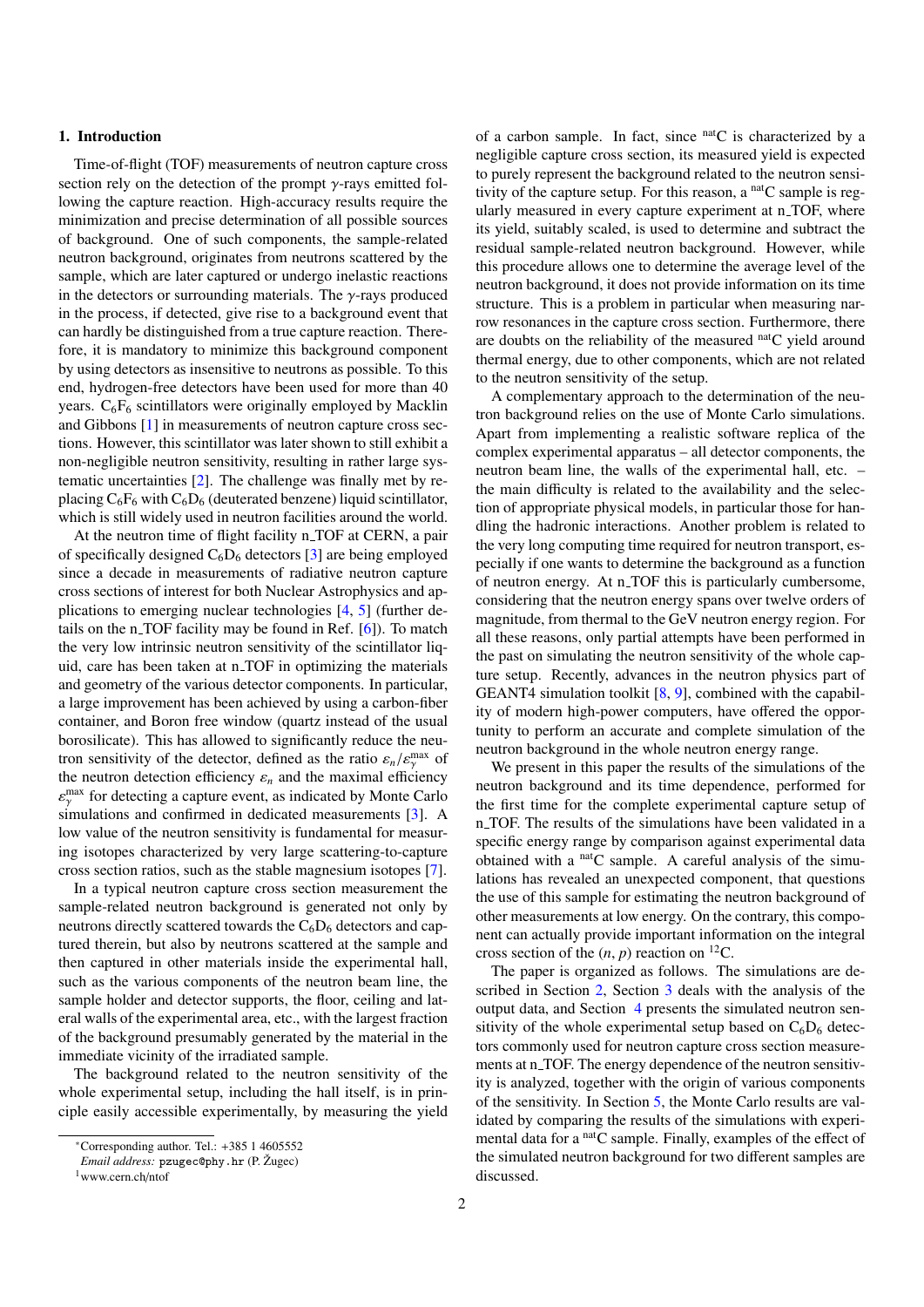<span id="page-2-1"></span>

| <b>Process</b>          | <b>Model</b>                                                                                      |                                              | <b>Cross section data</b>                                                                                                                                                       |  |
|-------------------------|---------------------------------------------------------------------------------------------------|----------------------------------------------|---------------------------------------------------------------------------------------------------------------------------------------------------------------------------------|--|
|                         | <b>Name</b>                                                                                       | Range                                        |                                                                                                                                                                                 |  |
| Elastic<br>scattering   | G4NeutronHPThermalScattering<br>G4NeutronHPElastic<br>G4HadronElastic                             | $<$ 4 eV<br>$4 eV - 20 MeV$<br>$>20$ MeV     | G4NeutronHPThermalScatteringData <sup>d</sup><br>G4NeutronHPElasticData <sup>e</sup><br>G4NeutronHPJENDLHEElasticData <sup>f</sup><br>G4BGGNucleonElasticXS <sup>gh</sup>       |  |
| Inelastic<br>scattering | G4BinaryCascade <sup>a</sup><br>G4CascadeInterface <sup>a</sup><br>G4TheoFSGenerator <sup>b</sup> | $<30$ MeV<br>$30$ MeV $-10$ GeV<br>$>10$ GeV | G4NeutronHPThermalScatteringData <sup>d</sup><br>G4NeutronHPInelasticData <sup>e</sup><br>G4NeutronHPJENDLHEInelasticData <sup>f</sup><br>G4BGGNucleonInelasticXS <sup>g1</sup> |  |
| Capture                 | G4NeutronHPCapture<br>G4NeutronRadCapture                                                         | $< 20$ MeV<br>$>20$ MeV                      | G4NeutronHPCaptureData <sup>e</sup><br>G4HadronCaptureDataSet <sup>g</sup>                                                                                                      |  |
| Fission                 | G4ParaFissionModel <sup>c</sup><br>G4L Fission                                                    | $<60$ MeV<br>$>60$ MeV                       | G4NeutronHPFissionData <sup>e</sup><br>G4HadronFissionDataSet <sup>g</sup>                                                                                                      |  |

Table 1: Overview of the physics list used for neutron transport with GEANT4 in this work.

<sup>a</sup> Substitute: G4NeutronHPInelastic (<20 MeV) and G4NeutronHPThermalScattering (<4 eV)

<sup>b</sup> Using: G4StringChipsParticleLevelInterface, G4QGSMFragmentation and G4QGSModel

Substitute: G4GeneratorPrecompoundInterface, G4LundStringFragmentation and G4FTFModel

 $\textdegree$  Substitute: G4NeutronHPFission (<20 MeV)

 $d$  Declared range:  $<$  4 eV

 $e$  Declared range:  $<$  20 MeV

f Declared range:  $\leq 3$  GeV

 $g$  Declared range:  $< 100$  TeV

<sup>h</sup> Substitute: G4HadronElasticDataSet

<sup>i</sup> Closest substitute: G4NeutronInelasticCrossSection Additional substitute: G4HadronInelasticDataSet

### <span id="page-2-0"></span>2. GEANT4 simulations

The simulations are based on GEANT4 version 9.6.p01. To set up the physics framework for the simulation, the necessary particles and physical processes had to be constructed. The list of general physical processes, like particle and radioactive decay, hadron interactions, etc., for all particles other than neutrons was set up from prearranged, standard packages. Special attention was paid to the neutron physics. As a first step, all processes assigned to neutron transport by any of the previous constructors were decoupled from the list. All required packages for handling the neutron physics were then specifically selected one by one, according to accuracy and availability within a given energy range. The selected neutron processes include elastic and inelastic scattering, neutron capture and neutron-induced fission. The physical models selected for a given process are listed in Table [1,](#page-2-1) together with the selected cross section datasets. The energy range for all models was set in accordance with the declared or the recommended range. The determination of the energy range of cross sections in a database was left to internal GEANT4 procedures, since not all of them contain data for all known nuclides.

GEANT4 offers a multitude of models for handling a physical process within a given energy range. Therefore, the choices made for this work are listed in Table [1](#page-2-1) explicitly. For all processes the G4NeutronHP package offers separate highprecision models, based on a direct sampling of the detailed cross section data. In general, for neutron-induced reactions

up to 20 MeV, cross sections from the evaluated ENDF/B-VII library are used [\[10,](#page-11-9) [11\]](#page-11-10).

In this context, inelastic and (*n*,charged particle) reactions represent special cases. Based on the comparison with the experimental data, in particular for the carbon sample, a combination of G4BinaryCascade and G4CascadeInterface (the so-called Bertini cascade) was selected within the entire energy range below 10 GeV. For fission processes, G4ParaFissionModel was preferred over G4HeutronHPFission because the latter does not produce fission fragments. However, it should be kept in mind that – according to the online documentation [\[12\]](#page-11-11) – G4ParaFissionModel does not produce as much of the delayed neutrons as G4NeutronHPFission model, which is not of a concern in the present work.

In Table [1](#page-2-1) the cross section datasets used in different energy ranges are also listed. The Barashenkov-Glauber-Gribov parameterization of inelastic cross sections has been preferred over that of Laidlaw-Wellisch, as suggested in Ref. [\[13\]](#page-11-12).

The geometry of the n<sub>-TOF</sub> experimental hall, as implemented within the simulation code, is displayed in Fig. [1.](#page-3-0) The configuration exactly reproduces the experimental setup used in a recent measurement of the <sup>58</sup>Ni neutron capture cross section [\[14\]](#page-11-13). Two different detectors were used in that case (as commonly done in similar measurements): one specifically built at Forschungszentrum Karlsruhe (see [\[3\]](#page-11-2)), with a carbon-fiber cell for optimized neutron sensitivity, while the other one is a modified version of the detector available from Bicron. The detectors were mounted face-to-face, perpendicular to the beam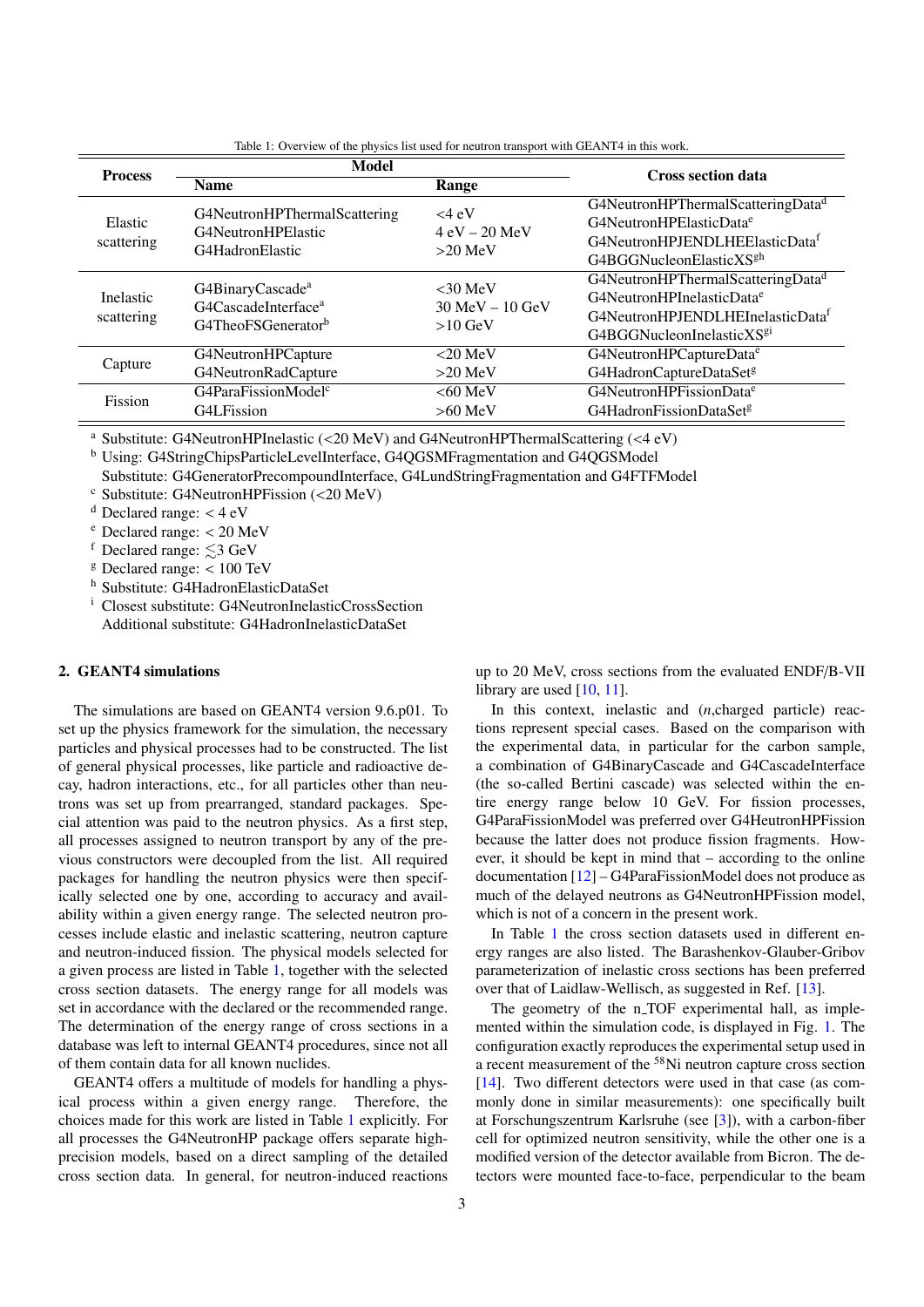direction, and slightly backwards relative to the sample. A carbon fiber sample exchanger was used for mounting the samples.

Care has been taken in accurately reproducing the layout of the hall, which is slightly tilted relative to the horizontal plane. The concrete walls of the experimental area have been included for a thickness of 1.5 meters. For the experiments involving intense neutron beams, it is important to consider the concrete walls because their hydrogen content is responsible for neutron moderation and subsequent capture with the emission of 2.2 MeV  $\gamma$ -rays. A false floor, made of thin aluminum plates mounted on a support grid, has also been implemented in the simulation, together with the Al neutron beam line, the carbon fiber sample holder and detector supports. Finally, as shown in Fig. [1,](#page-3-0) the geometry includes a  $4\pi$  calorimeter made of  $BaF<sub>2</sub>$  crystals and the corresponding support structure made of aluminum, which is permanently installed in the experimental area. Furthermore, a detailed software replica of the detectors has been implemented in the simulations. The geometry was adopted from the simulations [\[15\]](#page-11-14) used for the weighting function, since this ensures that the Pulse Height Weighting Technique (PHWT) is consistently applied when analysing the

<span id="page-3-0"></span>

Figure 1: Visualization of the geometric configuration used in the GEANT4 simulation. The upper segment shows the whole setup, surrounded by the concrete walls of the experimental area. The lower segment is a zoom of the detectors.

simulations here discussed.

In the simulations, the neutron energy is sampled from the spectrum of the n TOF neutron beam (see Refs.  $[6, 16]$  $[6, 16]$  $[6, 16]$  for details on the neutron flux). For samples with a diameter smaller than the neutron beam, the energy dependence of the beam interception factor (BIF) must be taken into account, in order to correctly determine the neutron flux incident on the sample. Figure [2](#page-3-1) shows the flux incident on the samples of 2 cm diameter, as used in the simulations. Since the measurements are available up to a neutron energy of 1 GeV, the results from the dedicated FLUKA simulations [\[6\]](#page-11-5) were used to extend the neutron flux up to 10 GeV. For an optimal management of the processing time, the neutron energy spectrum was divided in three regions. Separate simulation runs were performed in parallel for primary neutron energies from 25 meV to 200 keV, 200 keV to 10 MeV, and 10 MeV to 10 GeV, as indicated in Fig. [2.](#page-3-1) The relative portions of the total flux within these intervals , when the correction for the BIF dependence is applied, are 29.9%, 45.0% and 25.1%, respectively. The neutron beam profile was assumed to be Gaussian, with experimentally determined horizontal and vertical widths of  $\sigma_x = \sigma_y = 7.5$  mm.

Since the used version 9.6.p01 of GEANT4 is not parallelprocessing oriented by default, simulations were run in parallel on several PCs, even for the same part of the neutron spectrum, in order to accumulate as much statistics as possible. In this case, since the default random number generators in GEANT4 produce the same sequence of numbers, the starting seed in every run was randomized on the basis of a local starting time, so as to obtain a unique stream of output data for each run.

The aim of the simulation is to estimate the background caused by neutrons scattered off the sample. For this reason, only neutrons that undergo a non-negligible interaction with the sample are followed in the simulations (the background generated by the interaction of the neutron beam before or after the sample does not need to be simulated, since it is normally measured in runs without the samples). In the case of elastic

<span id="page-3-1"></span>

Figure 2: (Color online) Energy dependent neutron flux from 2011, adopted for sampling the neutron energy in the present GEANT4 simulation. The differently colored energy intervals were handled by separate simulation runs, in order to optimize the CPU processing time.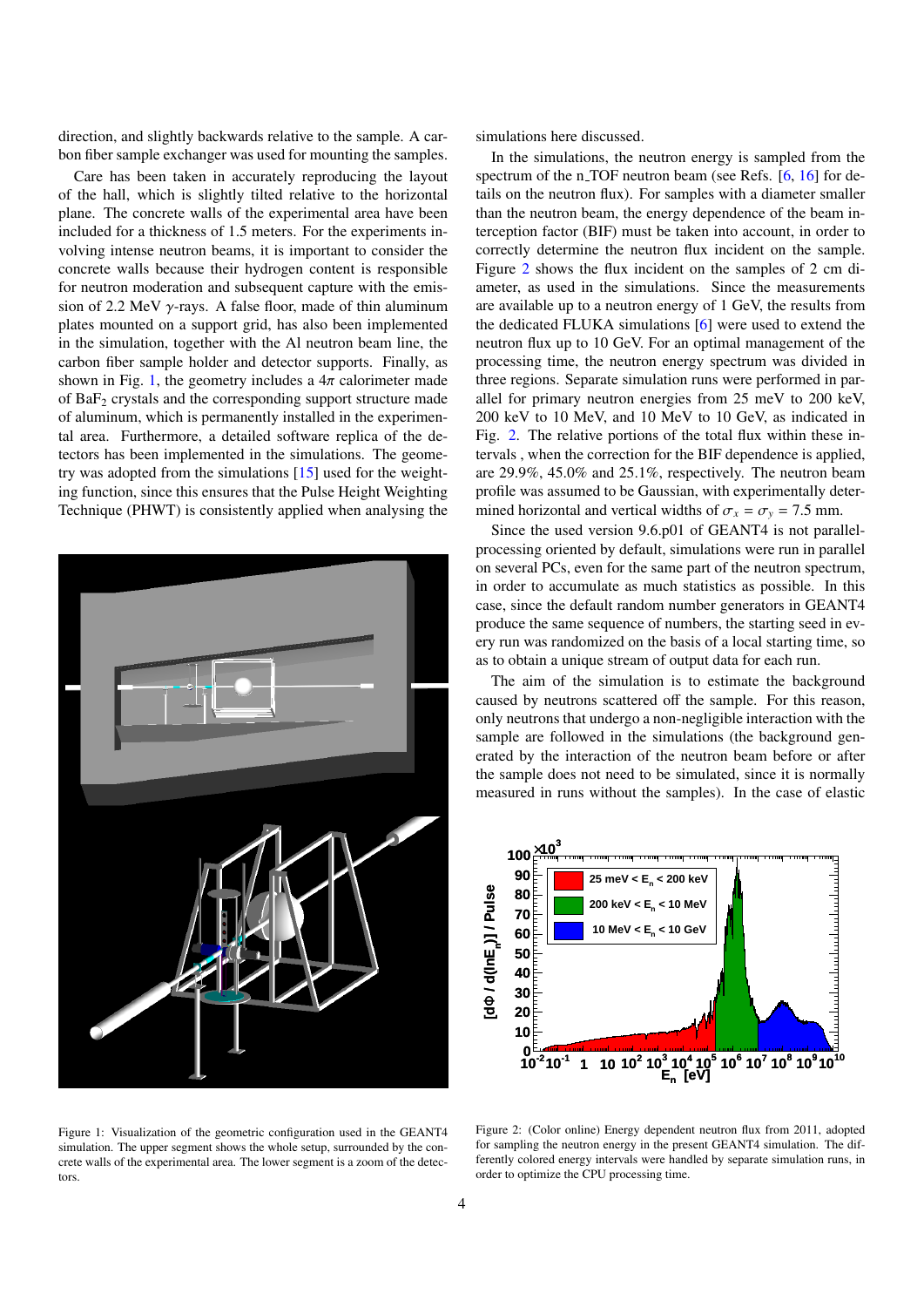scattering the condition for considering the interaction as nonnegligible had to be set manually, requesting that the cumulative scattering angle of the neutron at the exit surface of the sample be greater than 0.2°. Once a neutron is scattered by the sample, it is followed until it either decays, undergoes another interaction or reaches the boundary of the volume (called "mother volume") containing all other volumes. In case of an interaction or decay, all secondary particles generated are transported, until they are stopped or exit the world-volume. A default range cut of 1 mm was used for the production of secondary particles.

The output of the simulations consist of a large amount of detailed information on the mechanism and position of each particle interaction, as well as on the kinematics of the interaction. Considering the goal of the simulations, the main information regards the energy deposited in the  $C_6D_6$  detectors, the type and energy of the particle that deposited it, and the time interval between the neutron generation and the earliest energy deposition inside the given  $C_6D_6$  volume. Together with the original neutron energy, these quantities are sufficient to reconstruct the neutron background and its time structure, by applying the analysis procedure described later on. Other important information obtained from the simulations include the source of the background and the volume where it was generated.

#### <span id="page-4-0"></span>3. Analysis of the simulations

For consistency, the output data of the GEANT4 simulations are analyzed in the same way as the data collected during the measurements at n\_TOF. The first step is to assign to a given energy deposition in the  $C_6D_6$  detector the corresponding timeof-flight. To this end, since neutrons in the simulations are generated at the entrance of the experimental area rather than at the spallation target, the time information provided by the simulation is added to the time-of-flight calculated from the original neutron energy, assuming the known distance between the spallation target and the experimental area (182 m). This total time-of-flight allows one to later assign the background event to a reconstructed neutron energy, in the same way as in the real measurement. In the analysis of the simulations the timeof-flight was limited to 96 ms, consistent with the actual width of the acquisition window used for the flash-ADC system at n TOF. However, for a realistic estimate of events with long delay (mostly associated with radioactive decays of activation products), the pulsed time-structure of the n TOF neutron beam was also reproduced in the code. To this end, the occurrence of a neutron pulse at a later time was simulated by using a Poisson distribution of bunches with a maximum repetition rate of 0.8 Hz (related to the characteristics of the Proton Syncrotron accelerator) and an average repetition rate of 0.4 Hz (due to a limitation in the maximum power deliverable on the spallation target). The maximal time-of-flight in the analysis of the simulations was set to 2 minutes, due to finite precision considerations. If, within this time, an event falls in a late neutron pulse, the time-of-flight is recalculated relative to the start of this new pulse, simulating a "wrap-around" process.

The second step regards the weighting of the deposited energy by means of the Pulse Height Weighting Technique com-

monly used in the analysis of capture data with  $C_6D_6$  detectors. This technique, based on the original idea by Maier-Leibnitz [\[1\]](#page-11-0), is applied in the analysis of the capture data in order to make the detection efficiency of these detectors independent of the de-excitation cascade path, i.e. of the energy and multiplicity of  $\gamma$ -rays emitted in the reaction. An in-depth description of the weighting function procedure adopted at n TOF may be found in Ref. [\[15\]](#page-11-14).

As previously mentioned, the weighting functions were determined for the same detector geometry as used in the present GEANT4 simulations. Adopting exactly the same geometrical setup is fundamental for a perfectly consistent comparison between simulated and experimental data. Thus the same weighting functions used for the experimental data have been applied to the simulated energy deposited in the  $C_6D_6$  detectors, after convolution with the energy resolution experimentally determined with calibration  $\gamma$ -ray sources for each of the two detectors.

As a preliminary check of the reliability of the Physics list chosen for neutron transport in the present GEANT4 simulations, a control case was investigated, described in Ref. [\[17\]](#page-11-16), showing excellent agreement with MCNP-4B and GEANT3 results.

#### *3.1. The* γ*-ray cascades*

The reliability of the  $\gamma$ -ray cascades generated within GEANT4 in a neutron capture reaction is an important issue that needs to be addressed. The main question is whether the generated cascades are realistic, i.e. if they are generated according to tabulated data (instead of being sampled from an artificial continuous distribution) and if the correlations between  $\gamma$ -rays are correctly taken into account. A detailed investigation was performed in order to address this issue. Dedicated GEANT4 simulations were performed for the neutron irradiation of a given isotope. Several isotopes, e.g. <sup>23</sup>Na, <sup>28</sup>Si, <sup>56</sup>Fe, <sup>58</sup>Ni, were selected for the present neutron sensitivity study. The energies of the  $\gamma$ -rays generated in the simulations of a capture reaction were recorded immediately upon their production,

<span id="page-4-1"></span>

Figure 3: (Color online) Simulated  $\gamma$ -ray spectrum from the cascade following thermal neutron capture on <sup>28</sup>Si, compared to the tabulated  $\gamma$ -ray energies and intensities from Ref. [\[18\]](#page-11-17).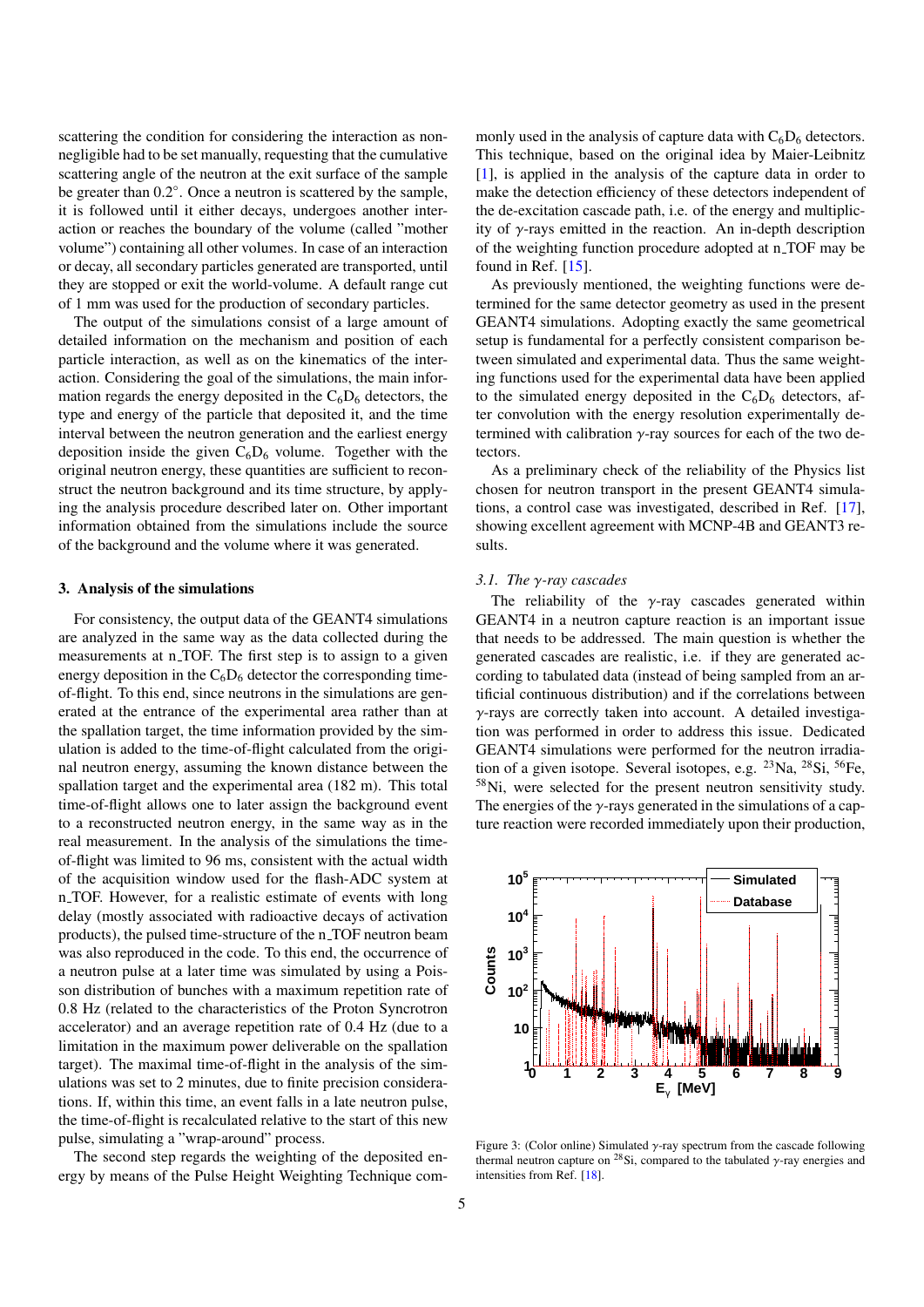before they could interact with the surrounding material. Their spectra were then compared with the tabulated thermal neutron capture data from Ref.  $[18]$ . <sup>28</sup>Si has been selected as the clearest example due to the relatively low number of known capture  $\gamma$ -rays, which makes it easy to visually compare the spectra shown in Fig. [3.](#page-4-1) A close look at the narrow peaks in the simulated spectrum clearly reveals that  $\gamma$ -ray cascades are indeed generated according to the available tabulated data (if the tabulated data are not available for a given isotope, the continuum distribution is used [\[19\]](#page-11-18)). However, the fact that  $\gamma$ -ray intensities are not accurately reproduced, together with the existence of the continuous spectrum outside the sharp peaks, is the unmistakable signature of the absence of correlations. It is implied that some  $\gamma$ -rays are generated independently of the actual cascade path allowed by the nuclear structure. In fact, the energy of the final  $\gamma$ -ray emitted in a cascade is constrained by energy conservation, so that the sum of all  $\gamma$ -ray energies reproduces the excitation energy of the compound nucleus. Though this energy conservation requirement may be deactivated by user, it is essential for the Pulse Height Weighting Technique, in which the detection efficiency of a capture reaction is modified so to be independent on the cascade path and always equal to the excitation energy of the compound nucleus.

The lack of correlations, and correspondingly the difference in the  $\gamma$ -ray cascade between simulations and tabulated data, could affect the reconstructed reaction yield. This, however, is not the case, thanks to the features of the PHWT. This is demonstrated by the analysis of the  $197Au(n,y)$  reaction. A thin <sup>197</sup>Au sample is regularly irradiated during the experimental campaigns at n\_TOF, in order to provide the absolute normalization of the capture yield by means of the saturated resonance technique  $[20]$ . Furthermore,  $^{197}$ Au is especially well suited due to its radiative capture cross section by far superseding the elastic scattering one in the energy range of the very large resonance at 4.9 eV. Therefore, it may be assumed with high confidence that the spectra, both experimental and simulated, are dominated by the detection of the  $\gamma$ -rays from the cascades following neutron capture. The comparison between the experimental and simulated  $\gamma$ -ray spectra for the two different  $C_6D_6$ detectors used at n\_TOF, the Bicron and the FZK one, is shown in the top panel (a) of Fig. [4.](#page-5-0) A clear difference can be observed between the simulated and measured spectra of energy deposition in both detectors, obviously related to the difference in the  $\gamma$ -ray cascade discussed above. The middle panel (b) shows the number of capture events as a function of neutron energy reconstructed from the time-of-flight. It can be noted that the simulated spectra differ considerably from their experimental counterparts, as expected from an energy dependent detection efficiency typical of the detectors. However, after the weighting functions have been applied to both the experimental and simulated data, as shown in the bottom panel (c) of Fig. [4,](#page-5-0) all spectra perfectly coincide. This is the exact purpose of the weighting function, i.e. to ensure that the detection efficiency of the employed detectors is independent of the cascade path. Although the  $\gamma$ -ray spectrum in the simulation shows differences relative to the tabulated one, as expected from the lack of correlation, these differences are practically eliminated in the final results

by the PHWT. For this reason, the neutron transport capabilities of GEANT4 can be considered highly reliable, accurately reproducing the experimental data, provided that the weighting function is taken into account in the analysis of the simulations, in a manner consistent with the analysis of the measurement. All results shown in Section [5](#page-7-0) have been obtained under these conditions.

<span id="page-5-0"></span>

Figure 4: (Color online) Radiative neutron capture of <sup>197</sup>Au: comparison between the simulated and experimental results for the two  $C_6D_6$  detectors, denoted as Bicron and FZK. Top panel (a): detector response to the  $\gamma$ -rays from the cascade following neutron capture. Middle panel (b): spectra of the neutron capture counts as a function of the neutron energy reconstructed from the neutron time-of-flight. Bottom panel (c): same as before after applying the weighting function technique.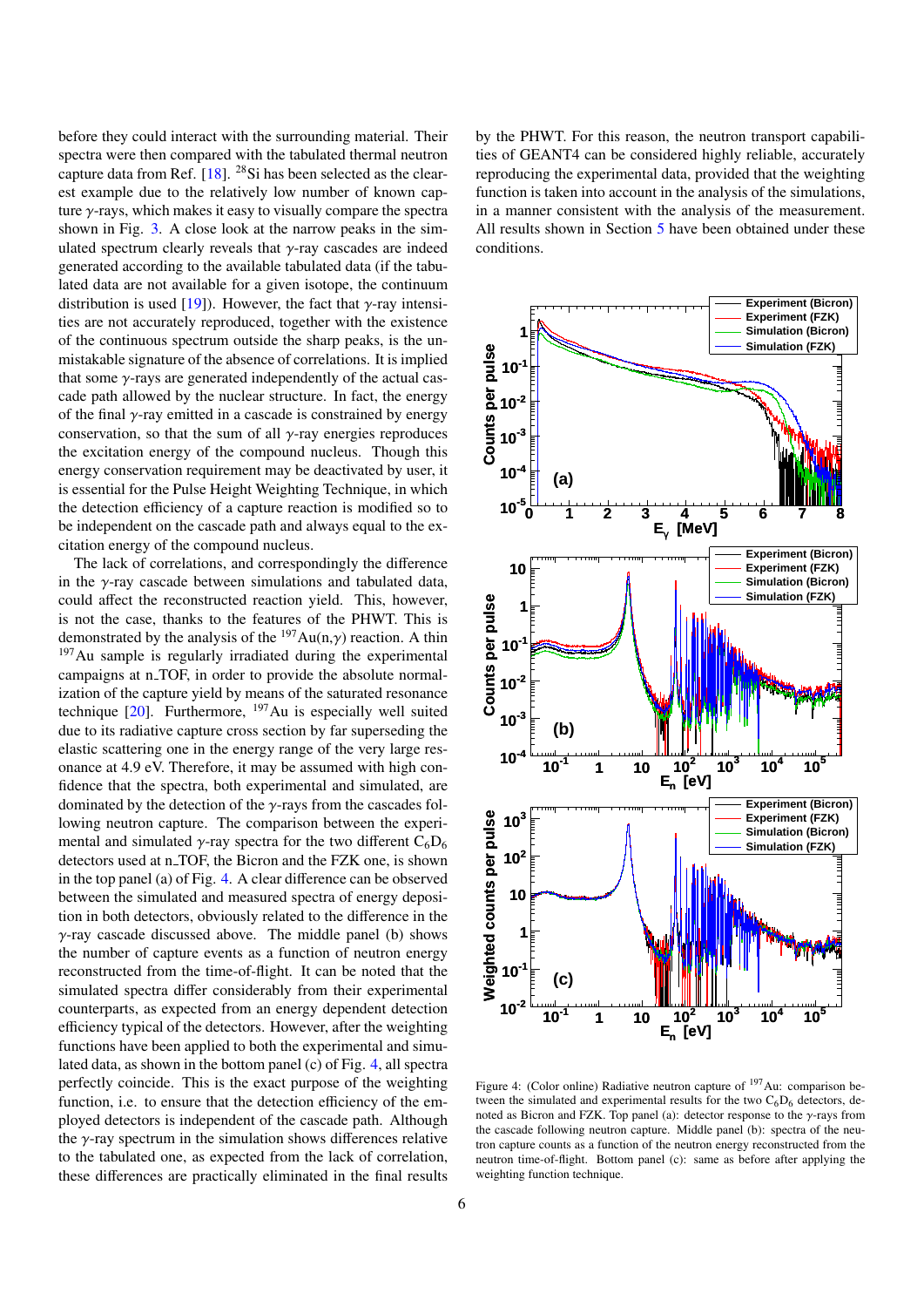#### <span id="page-6-0"></span>4. Neutron sensitivity

The conventional approach to the neutron sensitivity of an experimental setup consists in evaluating the ratio  $\varepsilon_n / \varepsilon_{\gamma}^{\max}$  be-<br>tween the efficiency s, for detecting a neutron, through the detween the efficiency  $\varepsilon_n$  for detecting a neutron, through the detection of secondary particles from the neutron-induced reactions, and the maximal  $\gamma$ -ray detection efficiency  $\varepsilon_{\gamma}^{\text{max}}$  of the setup. This procedure was adopted at n TOF for evaluating the setup. This procedure was adopted at n\_TOF for evaluating the neutron sensitivity of the optimized  $C_6D_6$  detector, as reported in Ref. [\[3\]](#page-11-2). The same definition is applied in this work to extract the neutron sensitivity of the whole setup. It should be noted, however, that the neutron energy range here considered extends from thermal to 1 MeV, i.e. five orders of magnitude more than in [\[3\]](#page-11-2). Most importantly, while in the past only an isolated detector was studied, the present geometric configuration consists of the whole experimental setup, i.e. it includes the experimental hall with concrete walls as well as all other material present inside. In this respect, the simulations provide an overall neutron sensitivity of the setup.

In order to determine  $\varepsilon_{\gamma}^{\text{max}}$  for the two  $C_6D_6$  detectors used at  $TOF$  a simulation was performed in which each detector was n TOF, a simulation was performed in which each detector was irradiated by monoenergetic  $\gamma$ -rays emitted isotropically from a point source at the sample position. A threshold of 200 keV was set on the energy deposited in a detector, replicating the experimental conditions at n\_TOF. The resulting detection efficiency  $\varepsilon_{\gamma}$  is shown between 300 keV and 10 MeV in Fig. [5](#page-6-1) for both detectors. Contrary to Ref. [\[3\]](#page-11-2), no solid angle corrections were applied, making  $\varepsilon_{\gamma}$  the total detection efficiency, consisting of both the intrinsic and geometric component. The maximum efficiency is achieved for  $\gamma$ -rays of approximately 900 keV, being 1.8% for Bicron, and approximately 3% in case of FZK detector.

The neutron detection efficiency  $\varepsilon_n$  was determined in the simulations in a similar way, i.e. irradiating the detectors with neutrons emitted isotropically from a point source at the sample position. In this case as well, a threshold of 200 keV was set on the deposited energy. The primary neutron energy  $E_n$  was

the logarithm of energies (equivalently to a  $1/E_n$  distribution). Two cases were considered in the simulations: in the first configuration, providing an intrinsic neutron sensitivity of the detectors, only an isolated detector was considered, consistently with the configuration adopted in Ref. [\[3\]](#page-11-2). The second configuration, resulting in the overall neutron sensitivity, includes the whole setup, i.e. both detectors, the experimental hall and all other elements inside it. Since no solid angle corrections were considered in evaluating  $\varepsilon_n$ , as for  $\varepsilon_{\gamma}^{\text{max}}$ , the neutron sensitivity<br>determined from the ratio of the two efficiencies is implicitly determined from the ratio of the two efficiencies is implicitly corrected for the geometric contribution. The results for both detectors in the two different configurations are shown in Fig. [6.](#page-6-2) As expected, when considered separately, the FZK detector presents a reduced intrinsic neutron sensitivity relative to the Bicron one, mostly thanks to the carbon fiber housing of the  $C_6D_6$  liquid, contrary to the aluminum container used for the Bicron detector, which is also the cause of the prominent resonant structure above 1 keV. Another reason for the reduced intrinsic neutron sensitivity of the FZK detector is the higher value of  $\varepsilon_{\gamma}^{\text{max}}$ , consequence of its larger active volume (1027 m) as opposed to the 618 m) of the Bicron detector)

sampled from an isolethargic distribution, that is uniform over

ml, as opposed to the 618 ml of the Bicron detector). When considering the whole setup, the overall neutron sensitivity increases considerably for both detectors, exhibiting ba-sically the same flat behavior above 10 eV, as shown in Fig. [6.](#page-6-2) The average value, over the range between 10 eV and 1 MeV is approximately 2×10<sup>−</sup><sup>3</sup> for both detectors. It must be considered that, from the conventional definition, the neutron sensitivity represents the detector response to neutrons *of* a given energy, and not *at* the energy reconstructed from the neutron time-offlight. As shown in the following Section, the only way to obtain a realistic estimate of the background related to the neutron sensitivity of the experimental setup and its time dependence, is to perform complete simulations including the specific sample being measured and the exact energy distribution of the neutron beam. Nevertheless, the neutron sensitivity defined in the con-

<span id="page-6-1"></span>

Figure 5: (Color online) Total efficiency (intrinsic  $\times$  geometric) of two C<sub>6</sub>D<sub>6</sub> detectors for detecting γ-rays of given energy, isotropically emitted from a point source at the sample position. The maximal value for a given detector is used to define the neutron sensitivity of that detector.

<span id="page-6-2"></span>

Figure 6: (Color online) Neutron sensitivity of two  $C_6D_6$  detectors in two configurations: detectors surrounded by the entire experimental hall (overall neutron sensitivity) and isolated detectors (intrinsic neutron sensitivity). The neutrons were emitted isotropically from a point source at the sample position, according to the  $1/E_n$  energy distribution.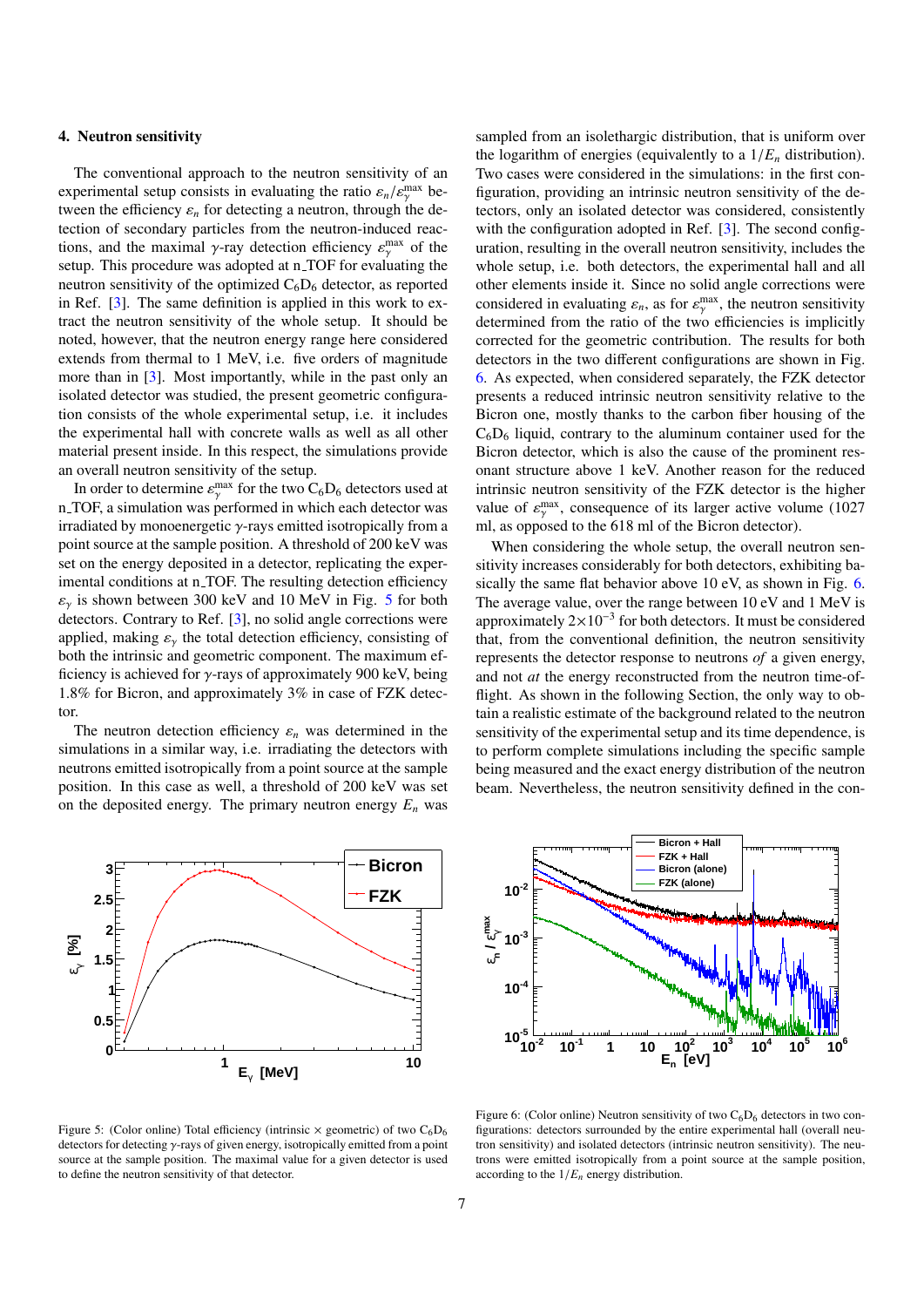ventional way provides important information on the expected magnitude of the background in a capture cross section measurement. More detailed information, however, in particular on the origin of this background, can be obtained by simulating the real case.

#### <span id="page-7-0"></span>5. Neutron background

The GEANT4 simulations described above can be used to estimate the neutron background in a real measurement, related to neutrons elastically or inelastically scattered from the sample of a given isotope. Assuming that the scattering cross section for the isotope being measured is well known, the simulations are able to provide detailed information on the time structure of the background, or equivalently, its dependence on the neutron energy reconstructed from the time-of-flight. However, a validation of the GEANT4 results against experimental data is fundamental in order to ensure the reliability of the simulations and to estimate the associated uncertainty. To this end, ideally one would like to compare experimental data and simulations for a pure scatterer, i.e. an isotope with a capture cross section several orders of magnitude lower than for elastic scattering. A sample of  $<sup>nat</sup>C$  is one of the most appropriate choices in this</sup> respect, and for this reason it is routinely measured at n\_TOF as well as in other neutron facilities. In the following subsection, simulations performed for the neutron beam impinging on a thick nat<sub>C</sub> sample are compared with experimental data recently collected at n<sub>-TOF</sub>, with the aim of validating the simulations. At the end of this Section, examples of neutron background affecting some other isotopes will be shown.

# *5.1. Validation of the simulations with* natC

A high purity (99.95%) nat<sub>C</sub> sample 1 cm in thickness and 2 cm in diameter was used to estimate the neutron background during a recent measurement of the capture cross section of <sup>58</sup>Ni

<span id="page-7-1"></span>

Figure 7: (Color online) Comparison between the experimental and simulated yield for the natC sample 1 cm in thickness and 2 cm in diameter. The contribution of the true neutron background – caused by the scattering of the primary neutrons – is shown separately from the detection of  $β$ -rays emitted by the radioactive residuals produced by neutron inelastic reactions in the sample.

<span id="page-7-2"></span>Table 2: List of reactions observed in the GEANT4 output data, producing βradioactive residuals and contributing to the total natC yield through the direct or indirect detection of  $\beta$ -rays. The isotopes from the upper part of the table are  $\beta^+$ -radioactive. The <sup>12</sup>B decay is by far the most important component in the  $\beta^+$ -radioactive. − -radioactive. The three carbon isotopes from the lower part of the table are measured yield.

| <b>Reaction</b>                                                              | <b>Isotope</b>  | $\langle E_{\beta}\rangle$ | $t_{1/2}$          |
|------------------------------------------------------------------------------|-----------------|----------------------------|--------------------|
| ${}^{12}C(n,p){}^{12}B$                                                      | $^{12}$ B       | 6.35 MeV                   | $20.2$ ms          |
| ${}^{13}C(n,p){}^{13}B$                                                      | $^{13}$ B       | 6.35 MeV                   | $17.3 \text{ ms}$  |
| <sup>12</sup> C( <i>n</i> , <i>p</i> + $\alpha$ ) <sup>8</sup> Li            | $^{8}$ Li       | $6.20$ MeV                 | 840.3 ms           |
| ${}^{12}C(n, n+3p){}^{9}Li$                                                  | 91i             | 5.70 MeV                   | 178.3 ms           |
| <sup>12</sup> C( <i>n</i> , <i>p</i> + <i>d</i> + $\alpha$ ) <sup>6</sup> He | ${}^{6}$ He     | $1.57$ MeV                 | 806.7 ms           |
| ${}^{12}C(n, 2n) {}^{11}C$                                                   | $^{11}$ C       | 0.38 MeV                   | $20.3 \text{ min}$ |
| ${}^{12}C(n, 3n) {}^{10}C$                                                   | 10 <sub>C</sub> | 0.81 MeV                   | 19.3 s             |
| ${}^{12}C(n,4n){}^{9}C$                                                      | $\rm{^{9}C}$    | $6.43$ MeV                 | $126.5 \text{ ms}$ |
|                                                                              |                 |                            |                    |

[\[14\]](#page-11-13). The purity of the  $<sup>nat</sup>C$  sample was checked by chemical</sup> analysis performed at Paul Scherrer Institute, and contamination by isotopes with high cross sections at thermal neutron energy was found to be below detection limit of few  $\mu$ g/g. Data collected on the nat<sub>C</sub> sample were taken as a benchmark for evaluating the accuracy of the GEANT4 simulation of the neutron background. In the simulations, a neutron beam with the same spectral and spatial characteristics of the n\_TOF beam impinged on a software replica of the natC sample used in the measurement. The output data of the simulations were analyzed in exactly the same manner as the real data.

Figure [7](#page-7-1) shows the comparison between the experimental yield (black histogram) and the simulated one (red histogram). Perfect agreement between measured and simulated yield can be observed throughout the entire energy range from thermal up to 400 keV. However, a closer look at the simulations reveals an interesting effect. The simulation of the neutron background according to the usual definition, i.e. neutrons elastically scattered by the sample and captured anywhere in the experimental setup, is shown in Fig. [7](#page-7-1) by the green histogram. In this case, a reasonable agreement between the simulated neutron background and measured yield is only observed for reconstructed neutron energies above a few hundred eV, while a huge discrepancy, up to a factor of six, exists at low energy. The analysis of the simulations reveals that the excess yield in the measured histogram is in fact related to reactions induced by the highenergy part of the neutron beam on the  $<sup>nat</sup>C$  sample. In partic-</sup> ular, neutrons of energy above a few MeV undergo (*n*,charged particle) reactions that produce short-lived  $\beta$ -emitters. Table [2](#page-7-2) lists examples of the observed reactions contributing to this effect, with the produced isotopes and their half-lives. By far the biggest contribution comes from the  ${}^{12}C(n, p){}^{12}B$  reaction.<br>This reaction opens up at an incident neutron energy of approx-This reaction opens up at an incident neutron energy of approximately 15 MeV. The residual nucleus <sup>12</sup>B is a  $\beta^-$ -emitter, with<br>the mean electron energy of  $\angle E_{\alpha}$  – 6.35 MeV and a half-life of the mean electron energy of  $\langle E_B \rangle$  = 6.35 MeV and a half-life of 20.2 ms. Being highly energetic, the electrons are able to reach the active volume of the  $C_6D_6$  detectors, where they deposit a large fraction of their initial energy. In addition, due to the relatively short half-life of the decay, a significant portion of the exponential decay distribution falls within a 96 ms time-window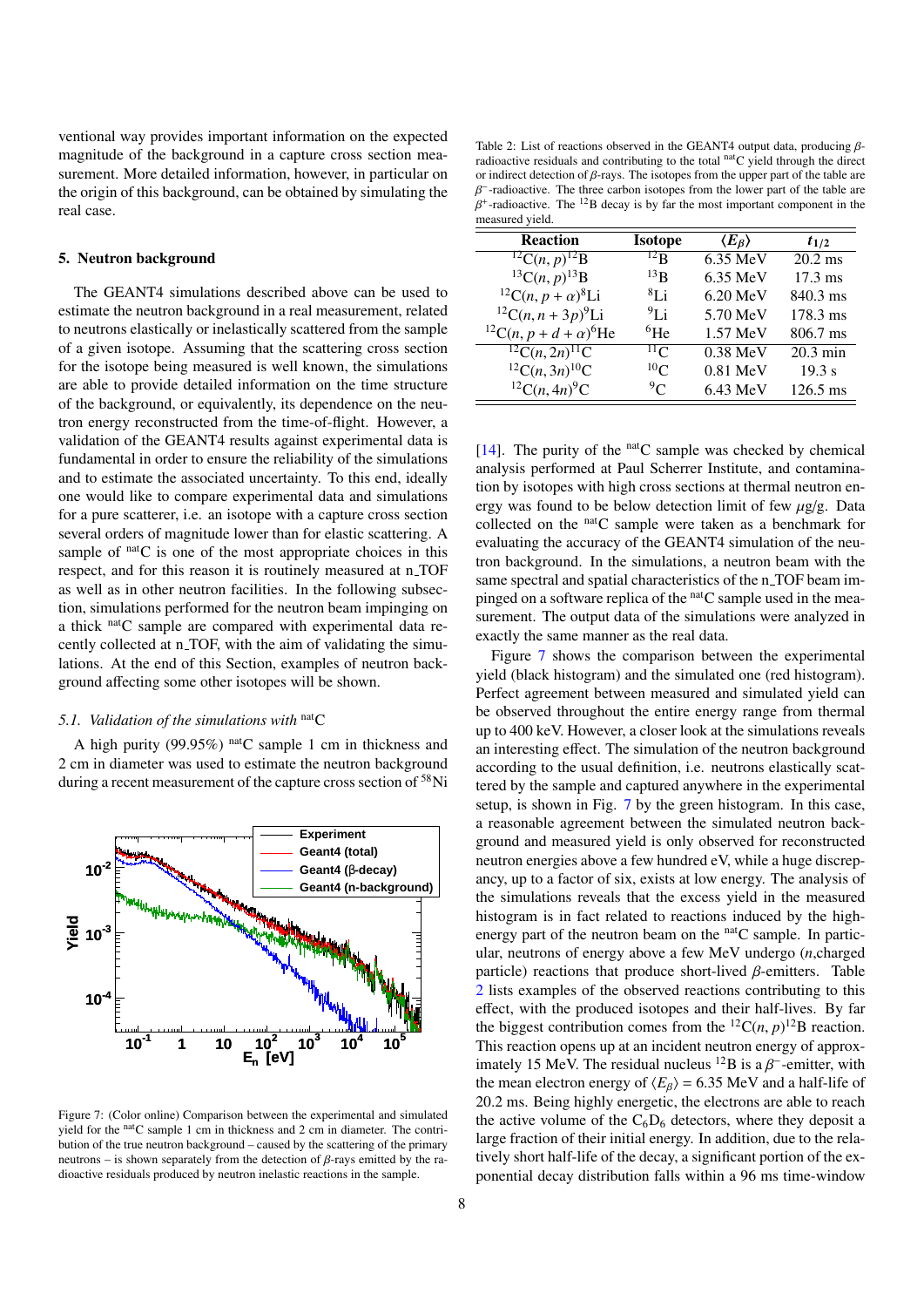used in the data acquisition (we remind here that the time-offlight of a thermal neutron to the 187 m experimental area at n TOF is around 85 ms). In fact, the electron from the  $\beta$ -decay of <sup>12</sup>B produces a signal at a "large" time-of-flight, corresponding to low reconstructed neutron energies. In other words, the  $\beta$ -decay being random in nature, the time-energy correlation for the primary neutron is completely lost, so that neutrons of energy above 15 MeV produce a signal in the thermal and epithermal region of the reconstructed neutron energy.

The contribution to the  $<sup>nat</sup>C$  yield from the  $(n, charged)$  parti-</sup> cle) reactions is shown in Fig. [7](#page-7-1) by the blue histogram. It should be mentioned that the exact magnitude of the effect depends on the cross section of the reactions, in particular the dominant <sup>12</sup>C(*n*, *p*)<sup>12</sup>B reaction. Therefore, the combination of measured<br>and simulated vield for <sup>nat</sup>C at n TOE can provide important inand simulated yield for natC at n\_TOF can provide important indications on this rather uncertain (*n*, *<sup>p</sup>*) cross section, integrated over a large neutron energy range (the uncertainty may be inferred from the discrepancies between the data available from various evaluated libraries [\[21\]](#page-11-20)).

Consequently, the contribution of high-energy (*n*,charged particle) reactions, which dominate the measured yield of  $<sup>n</sup>a<sup>t</sup>C$ ,</sup> questions the use of this sample for determining the true neutron background at low energies. Therefore, in capture studies at n\_TOF (and at similar facilities) neutron background from thermal to a few hundred eV can not be estimated from measurements with the  $<sup>nat</sup>C$  sample.</sup>

A further advantage of Monte Carlo simulations is that they allow one to study in detail the time structure of the neutron background, a quantity not easily accessible experimentally. A specific analysis of the simulations for the natC sample has been performed to study this aspect and to localize the origin of the background. Such properties are expected to hold in general, i.e. for other samples as well, although the precise determination of the background, which depends on the scattering cross

<span id="page-8-0"></span>

<span id="page-8-1"></span>

Figure 8: (Color online) Time structure of the neutron background simulated for a <sup>nat</sup>C sample in the Bicron detector. Top panel (a): correlations between the primary neutron energies and those reconstructed from the time of flight. Bottom panel (b): projections of the top plot on both axes. Only the spectrum of reconstructed energies is experimentally accessible.

Figure 9: (Color online) Time structure of the detected  $\beta$ -rays from the decay of radioactive isotopes produced by the neutron inelastic reactions in natC sample. The plots are analogous to those from Fig. [8.](#page-8-0) The spectrum of primary neutron energies from bottom panel (b) bears the signature of the cross section for the dominant  ${}^{12}C(n, p)$ <sup>12</sup>B reaction.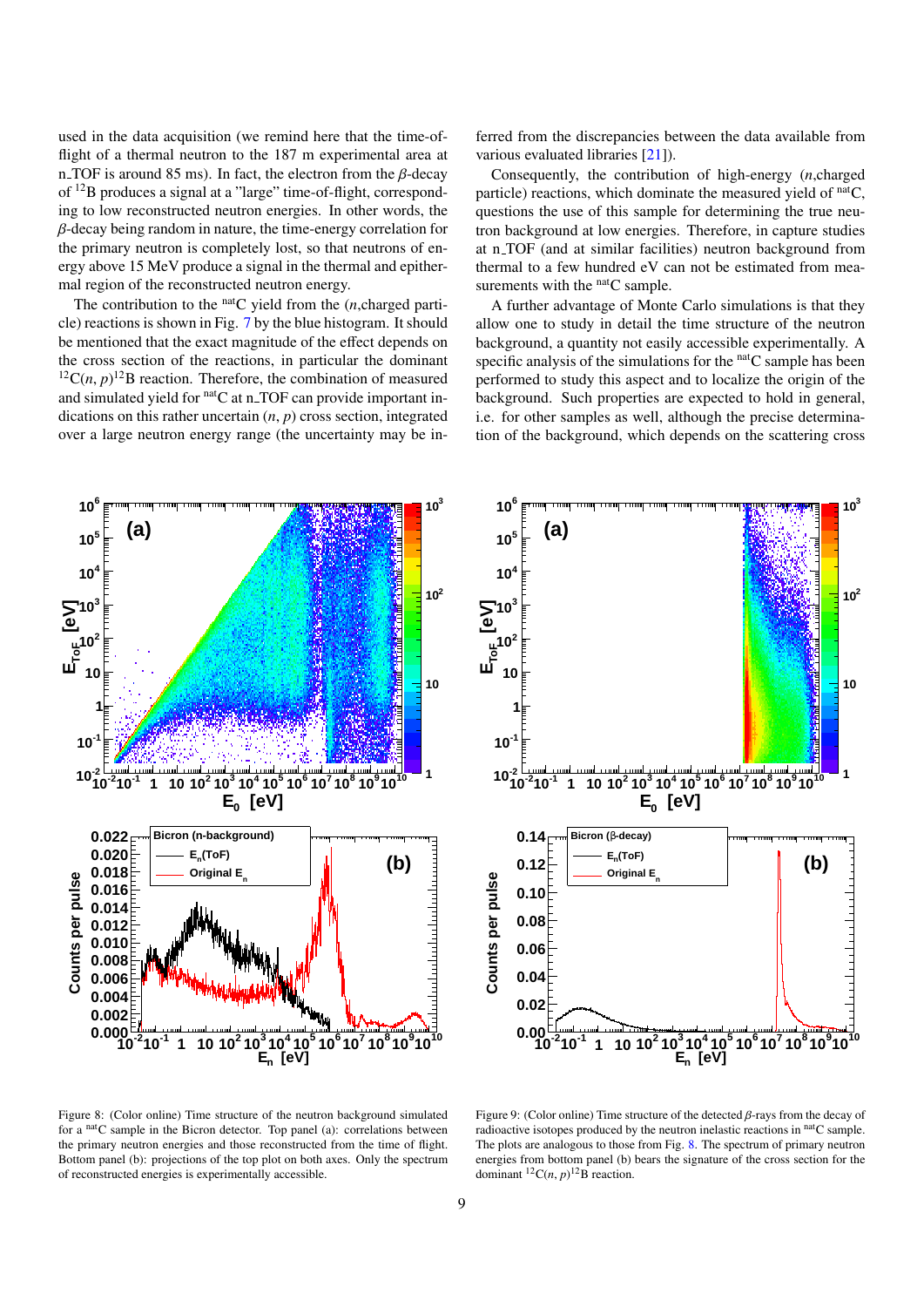sections of the particular isotopes, can only be obtained by means of dedicated simulations covering the full energy range of the neutron flux.

An important issue that can be addressed with simulations regards the time structure of the neutron background. This problem is clearly summarized in Fig. [8](#page-8-0) (for simplicity, the figure refers only to the Bicron detector). The top panel (a) shows the correlations between the primary neutron energy  $E_0$  and the energy  $E_{\text{ToF}}$  reconstructed from the total time-of-flight of the background event. The line  $E_{\text{ToF}} = E_0$  is the true prompt component, while all other counts show some degree of delay relative to the primary neutron. The bottom panel (b) of Fig. [8](#page-8-0) shows the projections of the results on the two axes. The data are shown only for the counts with the reconstructed energy  $E_{\text{ToF}}$  below 1 MeV. The significant loss of the correlations due to multiple neutron scattering inside the experimental hall is clearly evident from the shift in energy between the two spectra.

A final comment regards the presence in Fig. [8](#page-8-0) (a) (top panel) of some counts in the region above the 45 degree line (i.e. for a reconstructed energy higher than the original energy). These counts are related to the pulsed nature of the n<sub>-TOF</sub> beam, reproduced in the analysis of the simulations. For some back-

<span id="page-9-0"></span>

Figure 10: (Color online) Stacked contributions to the neutron background yield of natC for both  $C_6D_6$  detectors – Bicron (a) and FZK (b) – coming from the different sets of experimental components. Note that absolute scales for two detectors differ by a factor of 2.

ground events the time delay is so large that they show up in the next neutron pulse, where they are reconstructed with a much shorter time-of-flight. In particular, these counts in Fig. [8](#page-8-0) have been attributed to the decay of <sup>28</sup>Al (with a half-life of 2.2) min), produced by activation of aluminum  $(^{27}$ Al) components surrounding the  $C_6D_6$  detectors.

Figure [9](#page-8-1) shows the time structure of events related to the  $\beta$ decay of <sup>12</sup>B produced in the <sup>12</sup>C(*n*, *p*) reaction. The effect of the large delay associated with the  $\beta$ -decay is causing a huge shift from the primary neutron spectrum (15 MeV and higher) to the reconstructed energy in the thermal and epithermal region.

Some considerations can be made on the origin of the background on the basis of Fig. [10,](#page-9-0) which shows the contribution of the various components of the experimental setup to the total neutron background. The biggest contributions are related to the walls of the experimental hall, the beamline tubes, the various parts of both detectors, while all remaining components account for a small fraction of the background. In particular, the walls of the experimental area are the most significant source of neutron background above 1 keV, since the walls are very effective in moderating higher energy neutrons. Secondly, beamline tubes are the prominent source of background at lower energies due to the aluminum composition. Some part of the beamline is also very close to the detectors, which enhances their contribution. The use of carbon fiber instead of aluminum would, therefore, be preferable. Finally, the figure clearly shows the large contribution coming from the aluminum housing of the Bicron detector, in particular on the neutron background affecting the Bicron detector itself, although some contribution is observed also for the FZK facing it in the simulated experimental setup.

# *5.2. Examples of neutron background:* <sup>197</sup>Au *and* <sup>58</sup>Ni

The correct estimate of the neutron background is important for an accurate determination of the capture cross section, in particular for isotopes characterized by a large scattering-tocapture cross section ratio. To show the influence on the neutron background in capture cross section measurements, it is instructive to consider two examples. <sup>197</sup>Au is routinely measured in capture experiments for the purpose of absolute normalization of the cross section. This isotope is characterized by a large capture cross section, in particular at low energy, so the neutron background should not play a big role. This is in fact the case as shown in Fig. [11.](#page-10-0) The measured total yield (in black) is here compared with the simulated one (in red) (for these examples, capture reactions are also included in GEANT4 simulations). The simulated neutron background is also shown in the figure. As expected, the neutron background is small, of the order of a few percent, except in the resonance valleys. In particular, in the 4.9 eV resonance used for normalization with the saturated resonance method, the neutron background is at the level of less than a percent, and can safely be neglected in the analysis.

As illustrated in Fig.  $12$ , the situation for <sup>58</sup>Ni, which was recently measured at n\_TOF [\[14\]](#page-11-13), appears to be completely different. Below approximately 1 keV the total experimental yield is dominated by the simulated neutron background and the effect in the keV region is also much larger than for <sup>197</sup>Au. It is,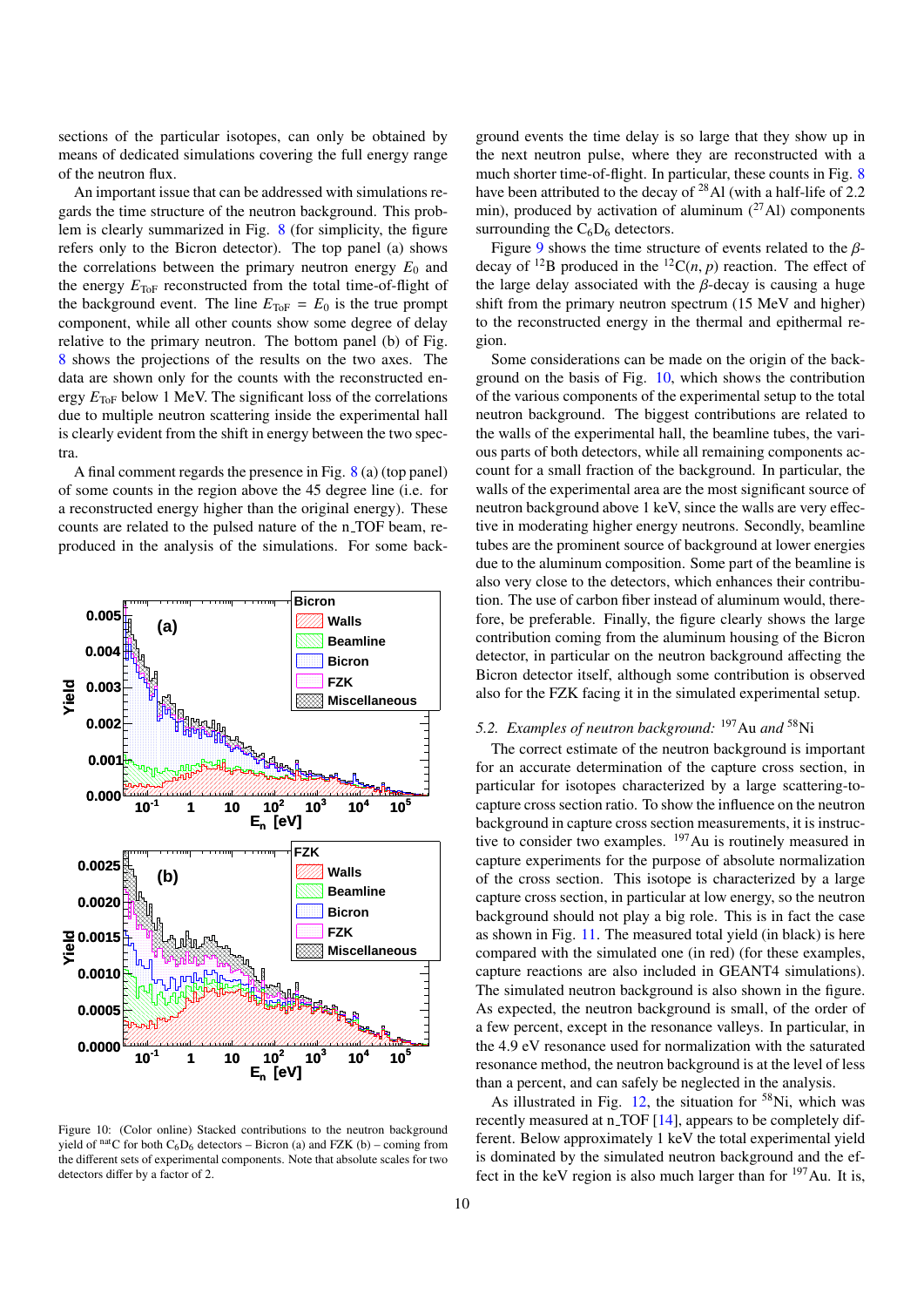<span id="page-10-0"></span>

Figure 11: (Color online) Comparison between the experimental and simulated neutron capture yield of <sup>197</sup>Au. The neutron background is also shown.

therefore, mandatory in this case to take it into account, in order to derive the true capture yield. For the first time, the present simulations allowed us to determine the neutron background in the whole energy range and with the correct time-structure, thus leading to more accurate capture cross sections compared to previous measurements, where the neutron background was either neglected or roughly estimated.

## 6. Conclusions

 $C_6D_6$  detectors are routinely employed in measurements of radiative neutron capture cross sections at the neutron timeof-flight facility n\_TOF at CERN, as well as at other neutron facilities around the world, because of their very low intrinsic neutron sensitivity. This characteristic is fundamental in minimizing the background related to neutrons scattered by the sample under investigation. However, the knowledge of the neutron sensitivity of the detectors alone is not sufficient for a precise estimate of the neutron background, since part of it could be produced by the interaction of scattered neutrons with the whole experimental set-up, including the experimental hall. A realistic estimate of the overall neutron background in a wide energy range can be obtained by measuring a <sup>nat</sup>C sample, which acts as a pure neutron scatterer. However, such a measurement does not provide information on the time structure of the background and could be affected by other effects at low neutron energies. **Fact 1:** Color online) Comparison between the agention and simulated Figure 12: Color online) Comparison between the proven to the control of the most method on the car of the time account of the car of the car normality

In this paper, the neutron sensitivity of the whole capture setup used at n\_TOF has been studied by means of Monte Carlo simulations performed with the GEANT4 tool. A complete and detailed software replica of experimental hall and apparatus has been implemented in the simulations, and the results have been analyzed with the same procedure applied to the experimental data. All relevant physical processes were taken into account in the simulations, for neutrons generated in the full energy range of the n\_TOF facility, i.e. from thermal up to 10 GeV. The lack of correlations between  $\gamma$ -rays in a cascade, typical of most Monte Carlo simulations, has been proven to bear no

<span id="page-10-1"></span>

Figure 12: (Color online) Comparison between the experimental and simulated neutron capture yield of <sup>58</sup>Ni. The neutron background is also shown.

effect on the results, provided that the weighting function technique is correctly applied to the simulations.

The simulations have been validated by comparing the background simulated for the neutron beam impinging on a  $<sup>nat</sup>C$ </sup> sample against experimental data. Remarkable agreement is found for neutron energies in the range between 1 keV and 1 MeV, demonstrating that highly reliable results for the neutron background can be obtained by means of complete GEANT4 simulations. A close investigation of the Monte Carlo results below 1 keV neutron energy has led to the discovery of an additional component related to the  $\beta$ -decay of <sup>12</sup>B produced in the  ${}^{12}C(n, p)$  reaction. Although this reaction occurs for neutron energies above 15 MeV, it constitutes by far the dominating contribution to the measured yield of  $<sup>n</sup>$ C at low energy, as</sup> a consequence of the 20.2 ms decay time of <sup>12</sup>B, and of the high energy of the electrons. It is important to remark that this component could be present in the natC measurement at any other time-of-flight facility in which the energy range of the neutron beam extends beyond 15 MeV.

The wealth of data extracted from the simulations has provided information, experimentally unaccessible, on the origin and time-dependence of the background. In particular, the analysis of the GEANT4 simulations on the neutron sensitivity has led to the following conclusions:

- The neutron sensitivity of the whole capture setup is sensibly larger than for the detectors alone.
- At neutron energies below a few keV the main contribution to the overall neutron background comes from the detectors and the beam-line components, whereas the contribution from the walls of the experimental area is dominating at higher energies.
- An important loss of correlation in time is observed between incident neutron energy and detected background, in particular above a few eV. The time structure of the background needs to be taken into account in particular when estimating the neutron background below reso-